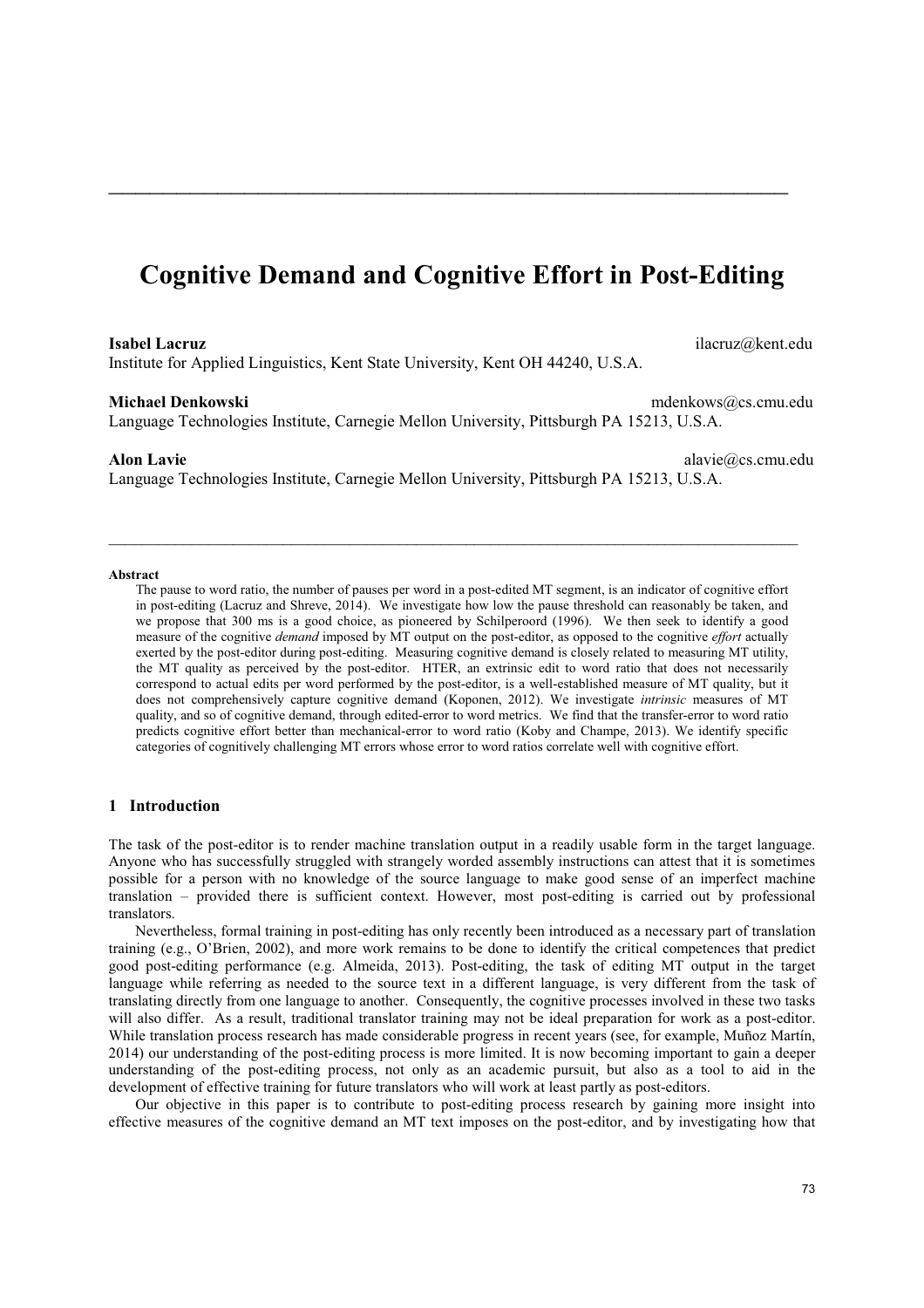demand relates to the cognitive effort expended by the post-editor. While this is important to understand from the theoretical and applied perspectives of post-editing process research, it is also relevant to the MT community. The amount of effort post-editors need to exert affects their productivity levels. Accordingly, a good understanding of what features of a machine translation result in higher post-editing effort levels will provide a valuable resource for machine translation researchers as they work to increase the utility of their systems. This is a different, but perhaps more effective focus than the traditional emphasis on improving adequacy compared to gold-standard reference translations (Denkowski and Lavie, 2012a).

 **Types of effort:** Krings (2001) made significant early contributions to the study of effort in post-editing. He created a three-way categorization of different types of effort (temporal: time spent; cognitive: mental processin; and technical: physical action) and proposed that the combination of cognitive and technical effort gives rise to temporal effort. However, it is too simplistic to think that the time spent thinking without obvious action plus the time spent on keyboarding and mouse actions is the total time spent on the post-editing task. In particular, post-editors will be thinking as they type. Sometimes that thinking will not affect their typing, sometimes it will cause them to slow down slightly, and sometimes it will lead them to stop for a while. So, while it is possible to measure temporal and technical effort directly, the only options for assessing cognitive effort are indirect measures.

 Technical effort, the effort required for the keyboarding and mouse actions made while editing MT output, can be measured using logging software. The software can classify, count, and time the post-editor's actions, including mouse clicks, insertions, deletions, substitutions, and shifts.

 **Measures of MT quality:** From the utility-focused perspective of any individual post-editor, MT quality is highest when the effort required for post-editing carried out by that post-editor is least. Initially, MT quality was measured through subjective human judgments (King, 1996). It is important to note that human judgments are a measure of MT quality that is *extrinsic* to the post-editing process, since they are not made during the course of the post-editing process. They are the product of reflection and do not necessarily capture the complexities of subconscious processing during post-editing. Subsequently, a variety of automatic metrics - including TER (Snover et al., 2006), BLEU (Papineni et al., 2002), and METEOR (Lavie and Denkowski, 2009) – were developed to assess MT quality by measuring how well MT output matches one of a set of reference translations. Versions of these metrics (HTER, HBLEU, and HMETEOR) measure how well MT output matches the single post-edited version produced by an individual post-editor. Snover et al. (2006) report good correlations of the order of .6 between human judgments and each of HTER, HBLEU, and HMETEOR. These metrics are also extrinsic to the post-editing process. They do not measure the steps that were actually carried out by the post-editor. Instead, they measure the most efficient path from the MT output to the final post-edited product.

 HTER can be viewed as a measure of *required* technical effort, rather than a measure of *actual* technical effort. It is computed as the ratio

# $HTER = \frac{\# \text{ of required edits}}{HTER}$  $\frac{1}{4}$  of reference words<sup>'</sup>

where the number of edits refers to the least number of insertions, deletions, substitutions, and shifts required to convert the MT output to the final post-edited version, and the number of reference words is the number of words in the MT output. When the required technical effort for post-editing is low, HTER is also low, and MT quality is inferred to be high.

 However, as observed for example by Koponen et al. (2012), HTER is not a perfect measure of actual technical effort exerted by the post editor. HTER measures the shortest route to the final product, but post-editors will often take a route that is not optimal. A simple example is where the post-editor begins to make a change in the MT output, but then reverses course and accepts the MT output without modification. The corresponding HTER will be zero. Nevertheless, the changes begun but then undone by the post-editor certainly constitute non-zero technical effort. Along with this technical effort, the post-editor will also have made cognitive effort through evaluating how to change the MT output and then deciding to abandon the change mid-stream. HTER also fails to fully capture cognitive effort (Koponen, 2012).

**Pauses and cognitive effort**: Overall processing rate is of great concern to businesses and translation professionals, and there are several promising studies that relate this to cognitive effort. See, for example, O'Brien (2011) and Koponen et. al. (2012). However, there are other parameters that also appear to give good insight into levels of cognitive effort during post-editing.

 Previous work (Lacruz et al., 2012; Lacruz and Shreve, 2014; Lacruz and Muñoz, 2014; Green et al., 2013) has provided evidence that pauses in post-editing are indicators of cognitive effort, just as they are in other types of language production. Indeed, triangulation between keystroke logs and eye tracking data on fixations and gaze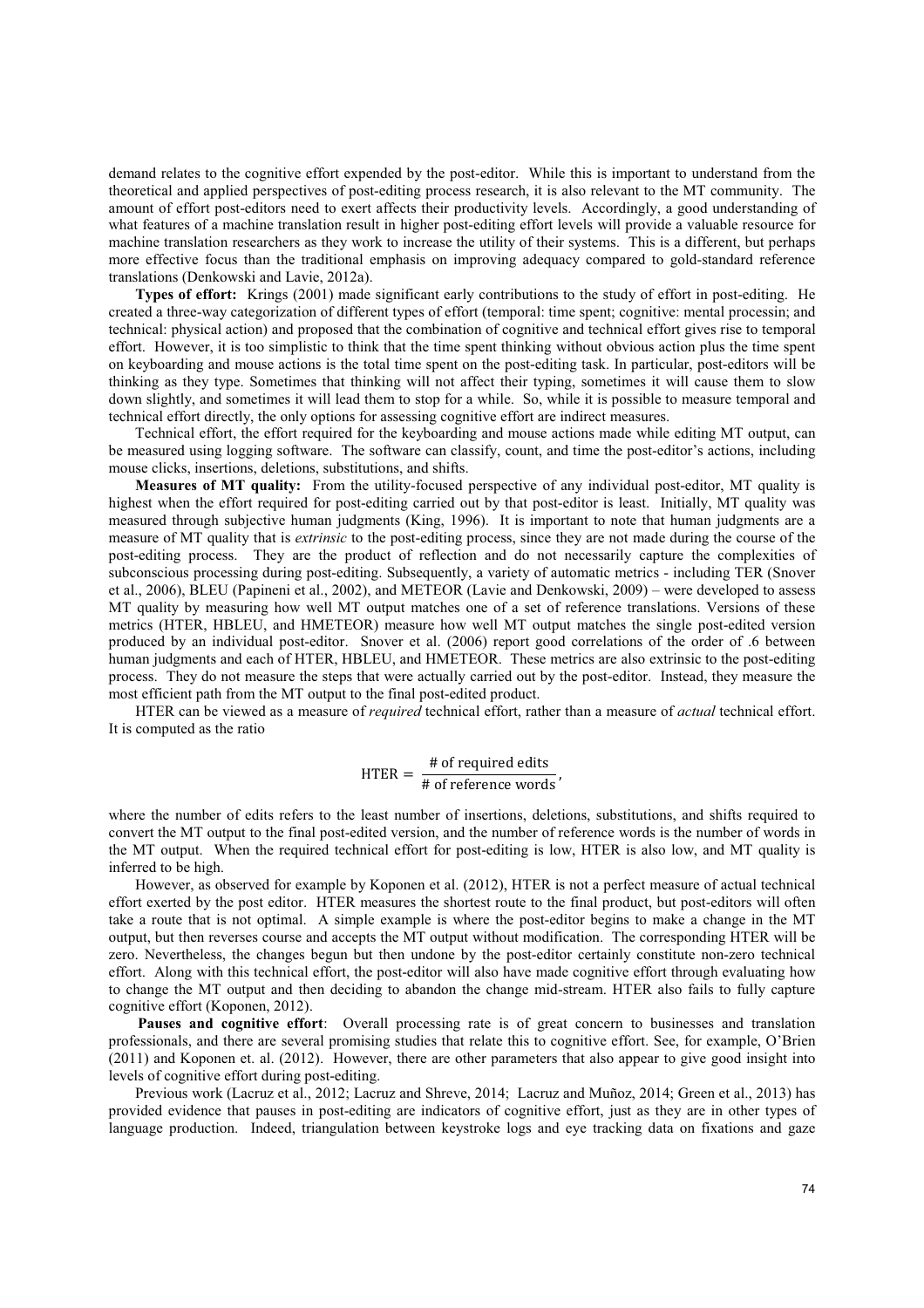duration demonstrate that pauses are associated with cognitive effort in monolingual language production (e.g., Schilperoord, 1996) and in translation and interpreting (e.g. Krings, 2001, Dragsted and Hansen, 2008, Shreve et al., 2011; Timarová et al., 2011). In post-editing, there is evidence that cognitively challenging edits give rise to clusters of short, possibly monitoring pauses (e.g. Lacruz et al., 2012). This motivated the consideration of Average Pause Ratio,

 $APR = \frac{\text{average time per pause}}{\text{average time per word}}$ 

and Pause to Word Ratio,

 $PWR = \frac{number of pauses}{}$  $\frac{$  mumber of pauses number of words.

Lacruz and Shreve (2014) showed that both APR and PWR correlate well with cognitive effort, identified through detailed examination of keystroke logs. In particular, low APR and high PWR are associated with high levels of cognitive effort. This is consistent with clustering of short pauses in cognitively challenging segments. Since a short pause is not a major contributor to total pause time, the association between short pauses and cognitive difficulty also explains why O'Brien (2006) did not find an association between post-editing difficulty predicted by negative translatability indicators and Pause Ratio,

$$
PR = \frac{\text{total pause time}}{\text{total time in segment}}.
$$

From now, we will focus on the Pause to Word Ratio (PWR) as a measure of cognitive effort in post-editing.

#### **2 Rationale**

One issue that has not been investigated systematically is the question of what is an appropriate minimum threshold for pause length. See Green et al. (2013) for a recent discussion. It is apparent from Lacruz et al. (2012) and Lacruz and Shreve (2014) that pauses shorter than the frequently used 1000 ms or 2000 ms thresholds are important indicators of cognitive effort. However, the 500 ms threshold used in these papers was chosen somewhat arbitrarily. Others, such as Schilperoord (1996) and Green et al. (2013) have used an even lower 300 ms threshold. Keystroke logs show that a threshold below about 200 ms is not appropriate, since the time needed to routinely type consecutive characters is often in a range up to 150 ms or even more.

 As the pause threshold decreases, the number of pauses will increase, and so PWR will also increase. A strong correlation between PWRs corresponding to different minimum pause thresholds would indicate that the integrity of PWR as a metric for cognitive effort during post-editing would not be compromised by some variability in the minimum pause thresholds. To investigate this issue,

we will compute correlations between PWR values using 200 ms, 300 ms, 400 ms, and 500 ms minimum thresholds for pauses during post-editing.

The investigation of how MT quality correlates with cognitive effort in post-editing is quite recent. See, for example, Koponen (2012) and Koponen et al. (2012). In this paper, we will take a different approach by studying how well human judgments of MT quality and the automatic MT quality metric HTER, which are measures that are extrinsic to the actual post-editing process, correlate with PWR, a cognitive effort metric based on actual measurements of the post-editing process, and so intrinsic to the post-editing process. Although HTER is designed to estimate MT quality by quantifying the necessary technical effort to convert MT text into the post-edited version, it is likely that in many situations technical effort and cognitive effort will be related. Accordingly,

• we predict that increases in HTER (decreases in MT quality) will be associated with increases in PWR (increases in cognitive effort.)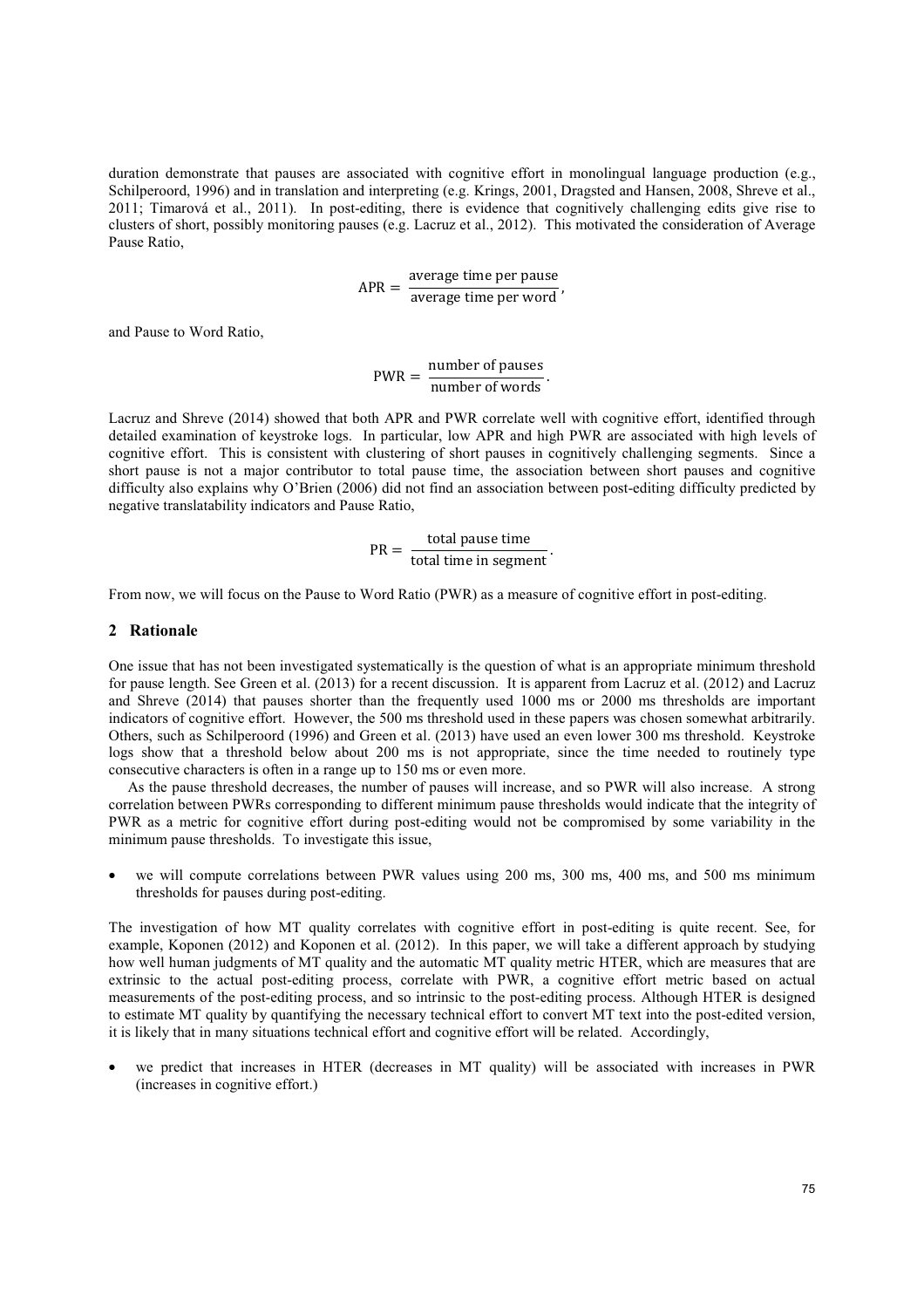The formal similarity, by which HTER measures optimal edits per word, while PWR measures actual pauses per word, and the expectation that the number of pauses will increase as the number of edits increases combine to reinforce the prediction of a positive correlation between HTER and PWR. However, since HTER estimates MT quality by measuring the distance between the MT output and the final post-edited product, but without taking into account the specific edit actions of the post-editor, there is no *a priori* guarantee that there will be a strong correlation between HTER and PWR. On the other hand, if a post-editor is asked to rate MT quality by judging how difficult an MT segment was to post-edit, their memory of actual edit actions will likely influence their judgment. It is plausible that segments that post-editors judge to be difficult will have required expenditure of higher levels of cognitive effort during the post-editing process. Accordingly,

• we predict that improvements in human MT quality ratings will be associated with decreases in PWR (decreases in cognitive effort in post-editing.)

As Snover et al. (2006) found that human ratings of MT quality correlate strongly with HTER, our two predictions are consistent with each other.

 **Cognitive demand imposed by MT output:** The discussion so far has centered on how to measure cognitive effort expended by the post-editor in producing the final post-edited version; and how to relate that effort to extrinsic measures of the quality of the machine translation text. We have focused on PWR as a measure of cognitive effort in producing the final post-edited version. The main extrinsic measures of MT quality we discussed were HTER and human quality judgments; these did not rely on identifying specific features of the MT text.

 Ultimately, we are interested in identifying intrinsic features of the source text that are associated with high levels of cognitive effort expended by the post-editor. In other words, we wish to determine which features of the source text are likely to give rise to MT output that imposes high levels of cognitive demand on the post-editor. This is a complex question, and it seems prudent to approach it step by step.

 Post-editing involves three stable texts, the source text, the machine translation, and the final post-edited version. We begin by asking what intrinsic features of the machine translation, the text in the middle, place high levels of cognitive demand on the post-editor and so are associated with elevated cognitive effort on the part of the post-editor. Thus, we seek to determine *intrinsic* measures of MT quality such that increases in MT quality are associated with reductions in cognitive effort in post-editing, as measured by PWR.

 This agenda was advocated by Lacruz and Muñoz (2014). Drawing on the work of Koponen (2012) and Koponen et al. (2012), they grounded their approach in the analysis of MT errors, categorized according to the linguistically based difficulty ranking proposed by Temnikova (2010) and later modified by Koponen et al. (2012). Temnikova classified MT errors into nine categories assumed to pose increasing cognitive difficulty for the posteditor. These categories are specified in Table 1.

| Error ranking | Error Type                   |  |
|---------------|------------------------------|--|
|               | Correct word, incorrect form |  |
| 2             | Incorrect style synonym      |  |
| 3             | Incorrect word               |  |
|               | Extra word                   |  |
| 5             | Missing word                 |  |
| 6             | Idiomatic expression         |  |
|               | Wrong punctuation            |  |
| 8             | Missing punctuation          |  |
| q             | Word order at word level     |  |
|               | Word order at phrase level   |  |

Table 1. Temnikova's MT error classification

 Lacruz and Muñoz defined a cognitive demand metric for MT segments that they called Mental Load (ML). Each error in an MT segment was assigned a weight according to its type in the Temnikova classification. For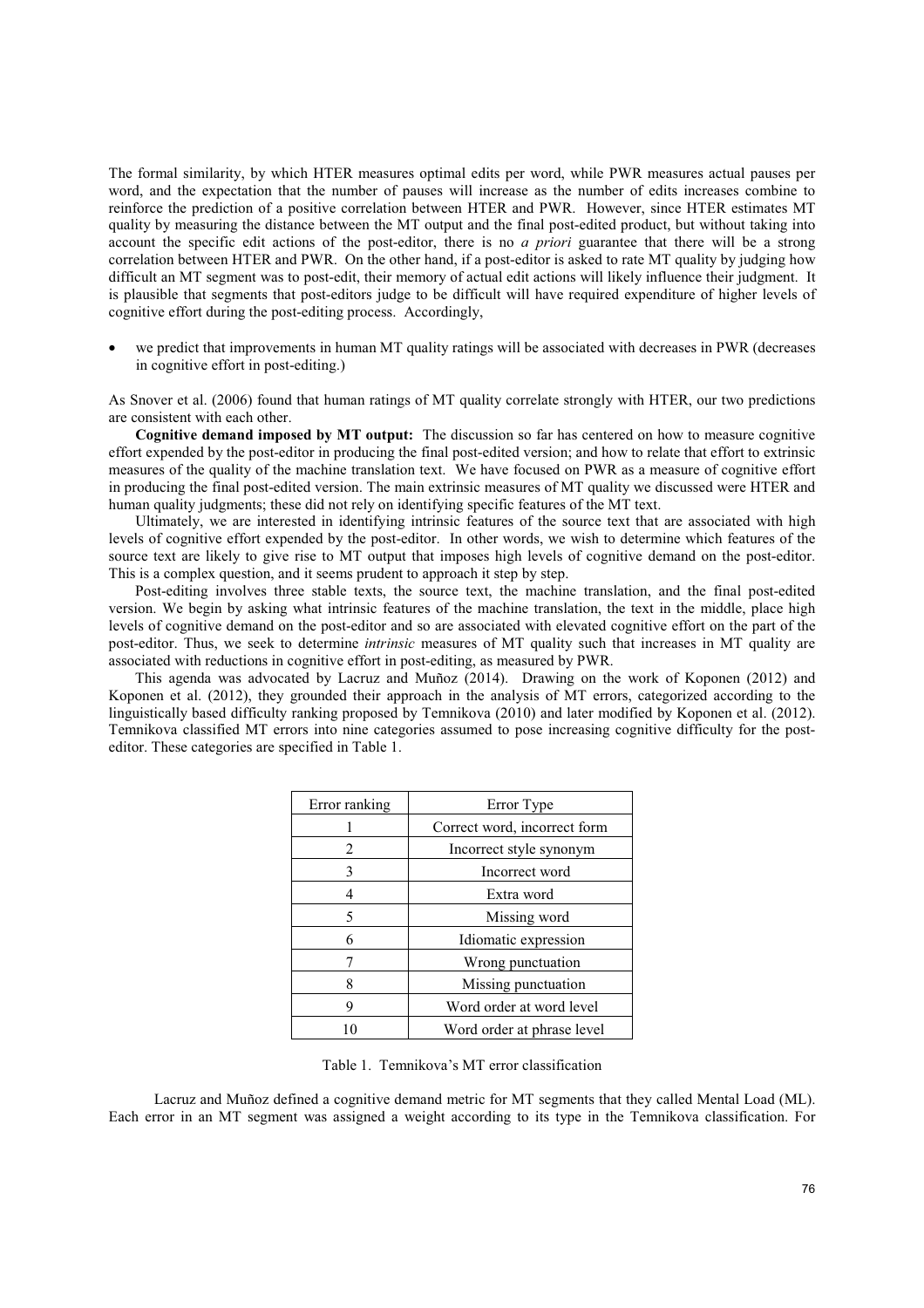example a "Correct word, incorrect form" error was assigned weight 1; an "Idiomatic expression" error was assigned weight 6. ML for the segment was the sum of the weights for each error. Thus, a segment with three incorrect word errors, two idiomatic expression errors, and one missing punctuation error had an ML of  $3\times3 + 2\times6 +$  $1\times8 = 29$ . It was found that there was a significant strong correlation between ML and cognitive effort, as measured by Pause to Word Ratio, PWR. However, there are at least two difficulties with this analysis: Mental Load was not normalized for segment length; and Temnikova's rankings provide order data, rather than interval or ratio data. It is not likely for example that a rank 9 error (word order at word level) is nine times more difficult to correct than a rank 1 error (correct word, incorrect form.) For the data analyzed, neither shortcoming was likely significant: the segments were mostly of very similar length, and most of the errors were low on Temnikova's scale. In view of these two facts, it was not surprising that the total number of errors also correlated well with PWR.

 In this paper, we work with a different error classification. Following the framework of the American Translators Association (ATA) grading rubric (Koby and Champe, 2013), we first classify MT errors into two categories, Mechanical (M) and Transfer (T). Mechanical errors are those that can routinely be fixed without reference to the source text. Consider, for example, an MT segment that contains the phrase *he drink the coffee*. If the machine translation is referring to a man and is consistently written in the present tense, it is clear - without reference to the source text - that this phrase contains a mechanical error and should be edited to become *he drinks the coffee.* Now consider a machine translation where the first segment is *Helen Monica helps.* This is a transfer error: without consulting the source text, it is impossible to know how to edit the segment to reflect the true meaning of the source.

We hypothesize that the cognitive demand placed on post-editors by transfer errors is greater than the cognitive demand resulting from mechanical errors.

| Error<br>code  | Error type                            |  |  |
|----------------|---------------------------------------|--|--|
| ILL            | Illegibility                          |  |  |
| <b>IND</b>     | Indecision, gave more than one option |  |  |
| MT             | Mistranslation                        |  |  |
| MU             | Misunderstanding of source text       |  |  |
| A              | Addition                              |  |  |
| $\overline{O}$ | Omission                              |  |  |
| T              | Terminology, word choice              |  |  |
| R              | Register                              |  |  |
| F              | Faithfulness                          |  |  |
| L              | Literalness                           |  |  |
| FA             | Faux ami                              |  |  |
| <b>COH</b>     | Cohesion                              |  |  |
| AMB            | Ambiguity                             |  |  |
| <b>ST</b>      | Style                                 |  |  |
| G              | Grammar                               |  |  |
| <b>SYN</b>     | Syntax                                |  |  |
| P              | Punctuation                           |  |  |
| SP/CH          | Spelling/Character                    |  |  |
| D              | Diacritical marks/Accents             |  |  |
| C              | Capitalization                        |  |  |
| WF/PS          | Word form/Part of speech              |  |  |
| U              | Usage                                 |  |  |

Table 2. ATA grading rubric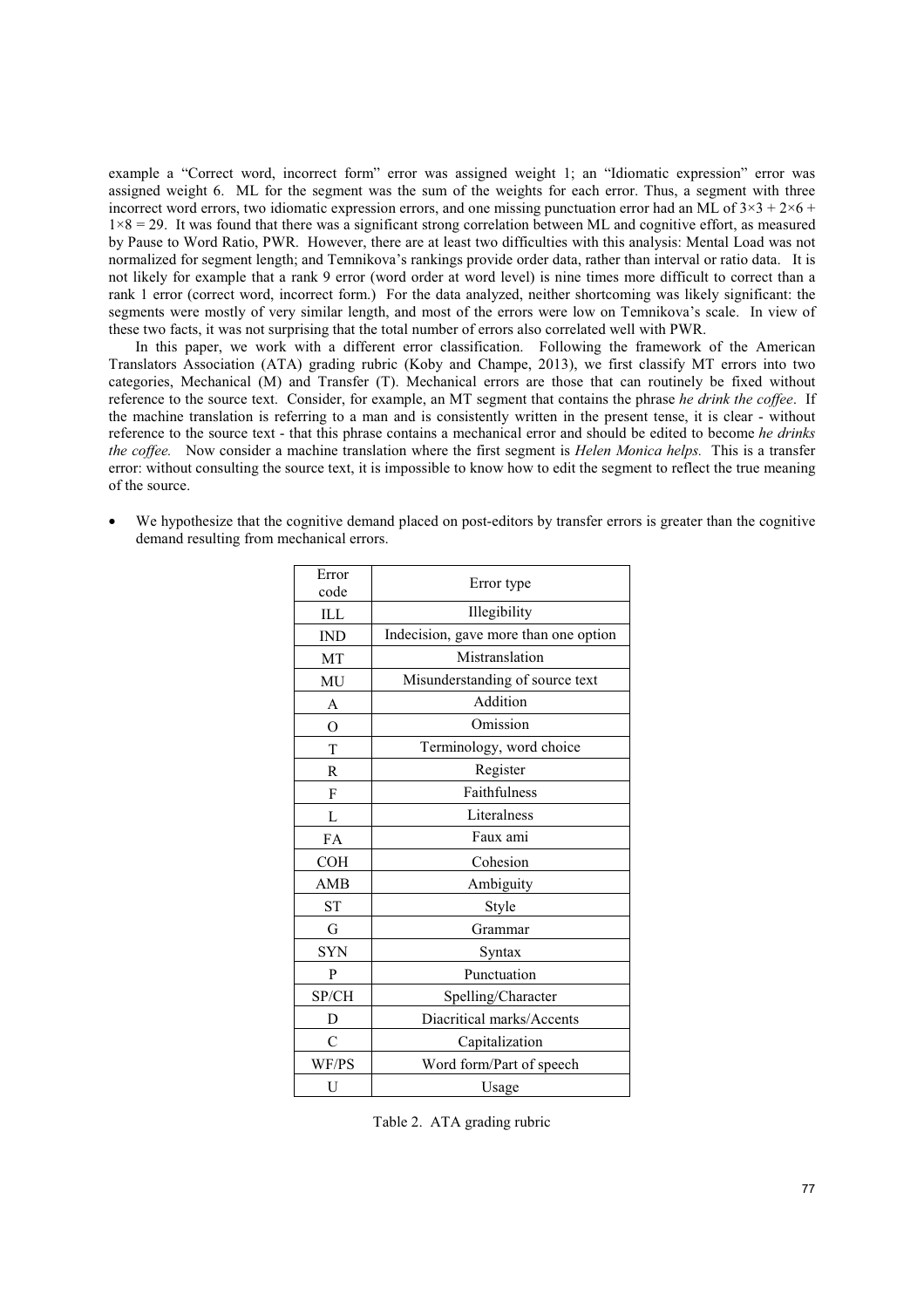The American Translators Association uses a grading rubric, given in Table 2. Similarly to Angelone (2011), we construct a simplified version of the ATA rubric that we specify in Table 3. The objective is to provide a simple cognitively-based classification of MT errors that is more specific than the mechanical/transfer partition.

 We combine ATA error types Mistranslation, Faux Ami, and Terminology into a single category of Mistranslation (MT); we combine error types of Addition and Omission into a single category of Omission or Addition (OA); we consider Syntax (SY) a single category; we combine error types Word Form, Grammar, and Spelling into a single category of Word Form (WF); we use a single category of Punctuation (P); and we omit the other error types related to style, since they are not relevant to the instructions given for the post-editing of machine translation output in the study in this paper. These umbrella error types do not necessarily divide cleanly into Mechanical or Transfer. In particular, Word Form errors may be either Mechanical or Transfer, depending on the context. For example, many errors of type OA will be transfer errors. However, if the text is about food and contains the phrase *fish chips*, there is no need to consult the source to realize that this should be edited to *fish and chips.* 

| Error code | Error type           |  |
|------------|----------------------|--|
| МT         | Mistranslation       |  |
| OΑ         | Omission or Addition |  |
| <b>SY</b>  | Syntax               |  |
| WF         | Word Form            |  |
|            | Punctuation          |  |

Table 3. Simplified error classification based on ATA rubric.

 Note that we have measured cognitive effort by the intrinsic metric of pauses per word (PWR). On the other hand MT quality has been measured by extrinsic metrics, such as required edits per word (HTER). By analogy, we propose edited errors per word as a good candidate for cognitive demand, or intrinsic MT quality. Specifically, we define the Error to Word Ratio for an MT segment as

$$
EWR = \frac{\text{\# of edited errors}}{\text{\# of words}}.
$$

 We will also be interested in errors of various special types. When we wish to work with errors of type X, we use the X-Error to Word Ratio,

$$
X\text{-EWR} = \frac{\text{\# of edited errors of type X}}{\text{\# of words}}.
$$

 All these different EWRs can be thought of as intrinsic measures of MT quality. We investigate the extent to which it is reasonable to consider them to be measures of cognitive demand by determining how well they correlate with cognitive effort.

We hypothesize that X-EWR will correlate more strongly with PWR when the error type X corresponds to errors that are more cognitively difficult.

In particular,

we predict that EWR for transfer errors will correlate more strongly with PWR than will EWR for mechanical errors.

Also, in line with the general expectations of Temnikova's classification,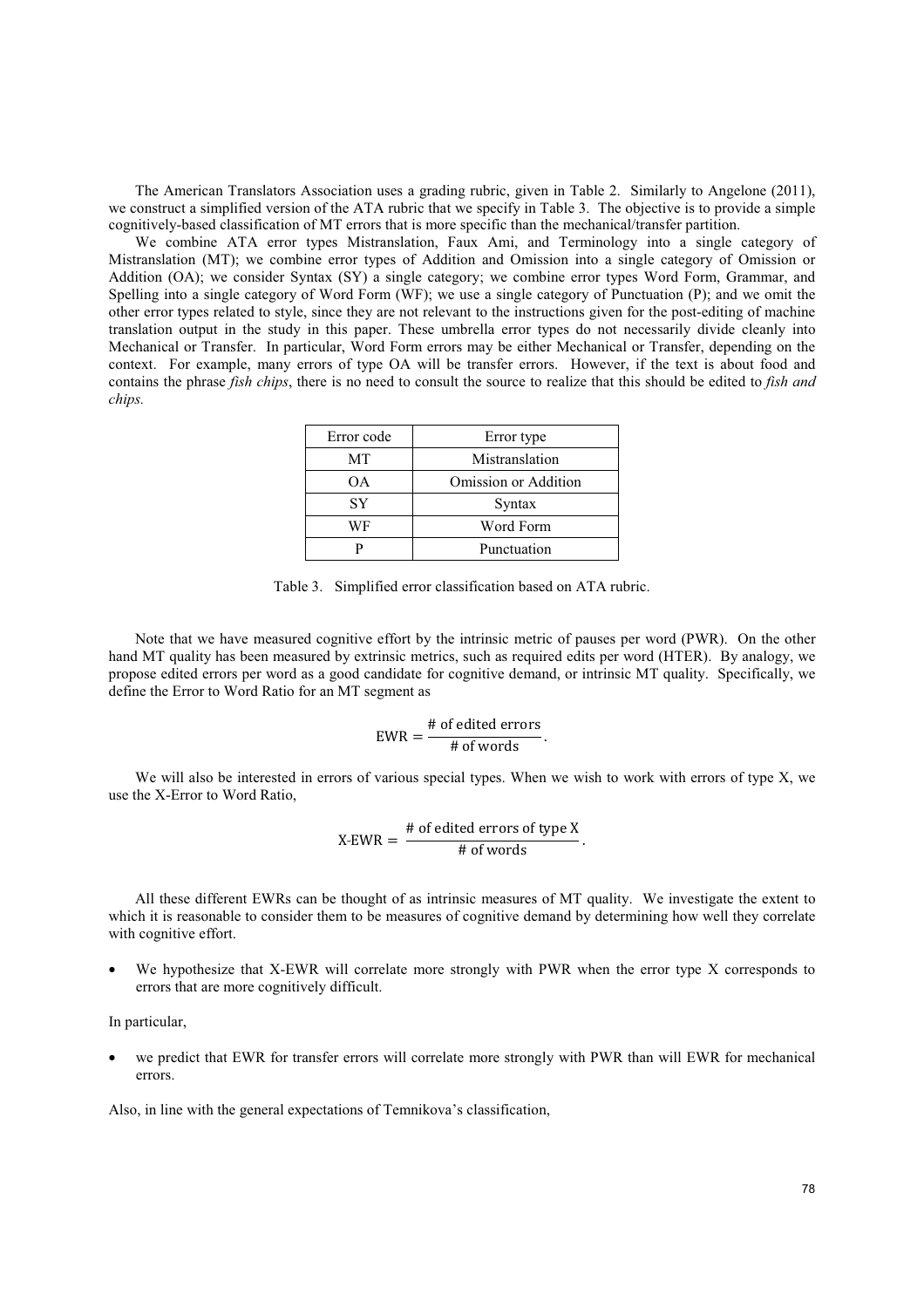we predict that EWR for transfer errors of type MT, OA, and SY will correlate more strongly with PWR than will EWR for errors of type P or WF.

## **3 Method**

There were five participants in this study, all of whom were paid for their time. All participants had English as their first language (L1) and were highly proficient in Spanish as their second language (L2). Each participant was a student in a Master of Spanish Translation program at an American university. They had all completed a graduate level course that included instruction and practice in the process of post-editing and the use of translation memory systems as an aid in the translation process.

 Source texts were extracts of Spanish language transcripts of TED talks on matters of general interest with little technical language. Four Spanish source texts were translated, each by two different adaptive machine translation systems. The adaptive MT systems learn in real time from each post-edited segment, which then impacts the translation that the MT system generates for the following segment. All participants post-edited a version of each of the four texts, two translated by one of the MT systems and two translated by the other system. Texts were divided into segments that roughly corresponded to sentences or stand-alone phrases that varied in length from 2 to 18 words, mean 9.3 words. Each participant became familiar with the set-up and procedure by post-editing a 10 segment practice text. Data corresponding to the practice text are not included in the analyses presented here. The remaining three texts, the experimental texts, contained 30 segments each. Analysis was thus carried out on 90 segments for each participant. All data was pooled since each participant post-edited potentially different MT segments. Participants post-edited the four texts in one session lasting less than two hours, although there were no time limits set for the task.

 Data was collected remotely using TransCenter, a web-based translation interface that logs post-editing activity (Denkowski and Lavie, 2012b). The data used for this paper consisted of the keystroke log (for computing the number of pauses of different lengths), HTER ratings of MT quality, and user ratings of MT quality. Participants worked from their homes and were instructed to minimally post-edit. Specifically, they were asked to disregard issues of style and to focus on how well the machine translation conveyed the meaning of the source text. After participants logged in, the source segments appeared on the left of the screen and the machine translation for the first segment appeared on the right. Once the participant finished post-editing a segment, they were asked to rate that segment's suitability for post-editing on a scale from 1 to 5, as in Table 4. The scale was available for consultation at all times.

| Rating | Criterion                                                                                                                 |  |  |
|--------|---------------------------------------------------------------------------------------------------------------------------|--|--|
|        | Gibberish - The translation is totally incomprehensible                                                                   |  |  |
| 2      | Non-usable - The translation has so many errors that it would clearly be<br>faster to translate from scratch              |  |  |
| 3      | Neutral - The translation has enough errors that it is unclear if it would<br>be faster to edit or translate from scratch |  |  |
|        | Usable - The translation has some errors but is still useful for editing                                                  |  |  |
| 5      | Very good - The translation is correct or almost correct                                                                  |  |  |

Table 4. Criteria for user ratings of MT quality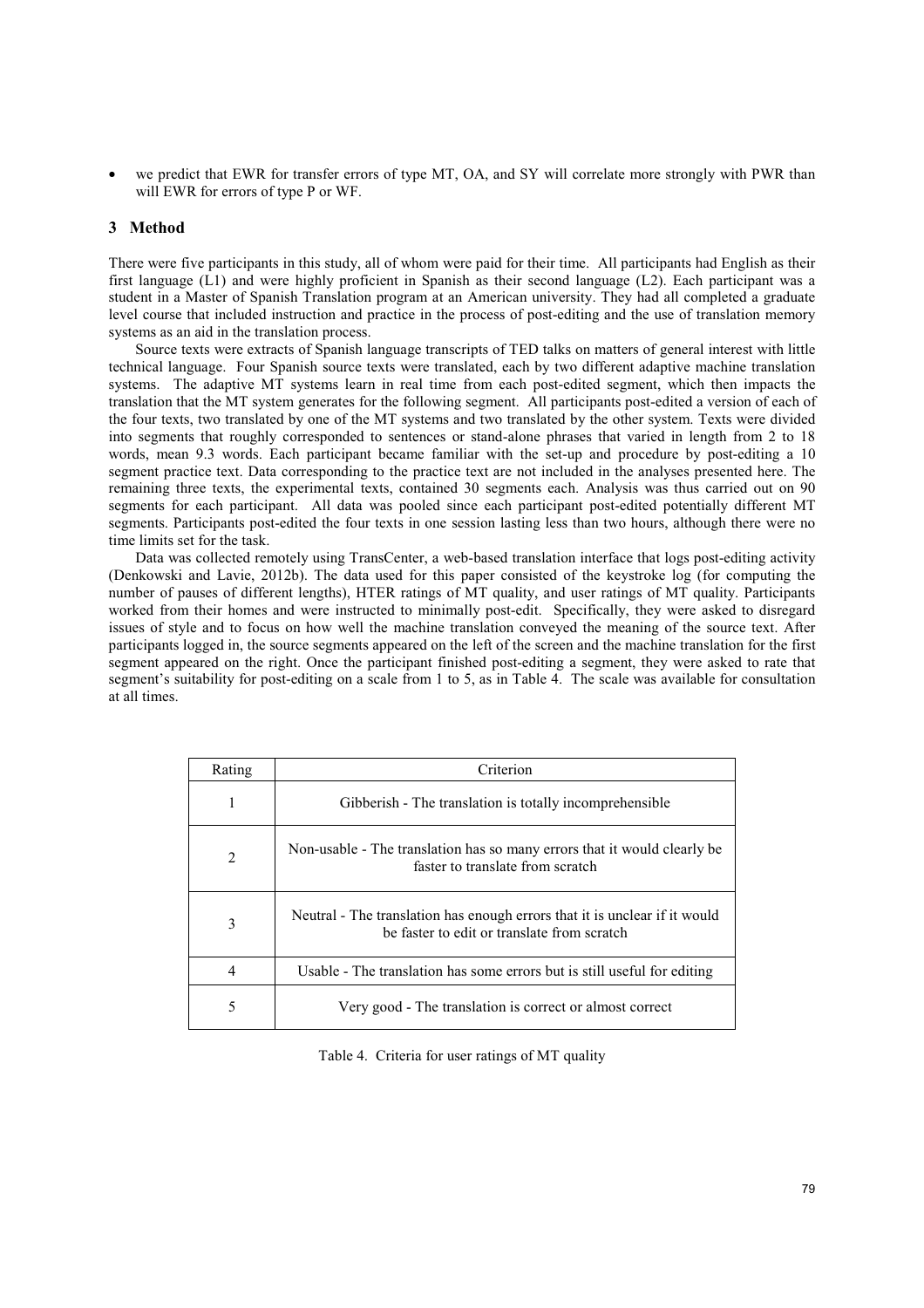Post-edited MT errors were classified independently by two experienced translation graders. Cases of disagreement were very limited (less than 5%). These cases were resolved through consultation between the graders.

#### **4 Results and Discussion**

Our results will be expressed in terms of correlations. We adopt Cohen's (1988) convention that a positive Pearson correlation is strong when r is at least .5, moderate when r is between .3 and .5, and weak when r is between .1 and .3. Similar conventions hold for negative r and for Spearman's  $\rho$ . We use Pearson's r for comparisons of ratio data, and Spearman's  $\rho$  for comparisons involving rank order data.

## **4.1 Pause Threshold**

Our first objective was to assess the sensitivity of PWR to reductions in the pause threshold in 100 ms steps from 500 ms down to 200 ms. The highly significant correlations between PWR values at all of these thresholds were strong and positive, as shown in Table 5.

| Pearson r      | PWR-300 | <b>PWR-400</b> | <b>PWR-500</b> |
|----------------|---------|----------------|----------------|
| <b>PWR-200</b> | $.95**$ | $.93**$        | $.90**$        |
| PWR-300        |         | $.98**$        | $.96**$        |
| PWR-400        |         |                | $.98**$        |

Table 5. Pearson correlations between PWRs for different pause thresholds. Significance: \*\* p < .001.

 While the mean PWRs for all the pause thresholds were significantly different from each other, most differences were relatively small. However, as shown in Table 6, the difference was noticeably numerically larger for the transition from PWR-300 to PWR-200 than for the transitions from PWR-400 to PWR-300 or from PWR-500 to PWR-400. The same pattern is apparent for median values.

| Center Measure | Median Value | Mean Value |
|----------------|--------------|------------|
| <b>PWR-200</b> | 0.50         | 0.71       |
| <b>PWR-300</b> | 0.43         | 0.58       |
| <b>PWR-400</b> | 0.40         | 0.50       |
| <b>PWR-500</b> | 0 38         | 0.43       |

Table 6. Median and mean values of PWR at different pause thresholds.

Correlations with PWR at the 200 ms threshold, while very strong and highly significant, were lower than for other comparisons. The 200 ms threshold was also dangerously close to typical typing latencies for some participants, so we took the evidence above to indicate possible contamination of pauses due to cognitive effort with pauses due to mechanical effort at this threshold. Although closer investigation would be necessary to draw firm conclusions, we chose to discard the 200 ms pause threshold for the purposes of our investigation of the relationship between utility based intrinsic measures of cognitive demand on post-editors (viewed also as a measure of MT quality) and cognitive effort in post-editing. Since the most pause information can be derived from smallest reasonable pause threshold, we will henceforth select 300 ms for the pause threshold used in computing PWR. The 300 ms choice has the benefit of conforming to some previous selections, as in Schilperoord (1996) and Green et al. (2013).

#### **4.2 Cognitive Demand/MT Quality and Cognitive Effort**

**Correlations between HTER, User Ratings, and PWR:** We predicted that increases in MT quality will be associated with decreases in cognitive effort. When we measure MT quality extrinsically by HTER (low HTER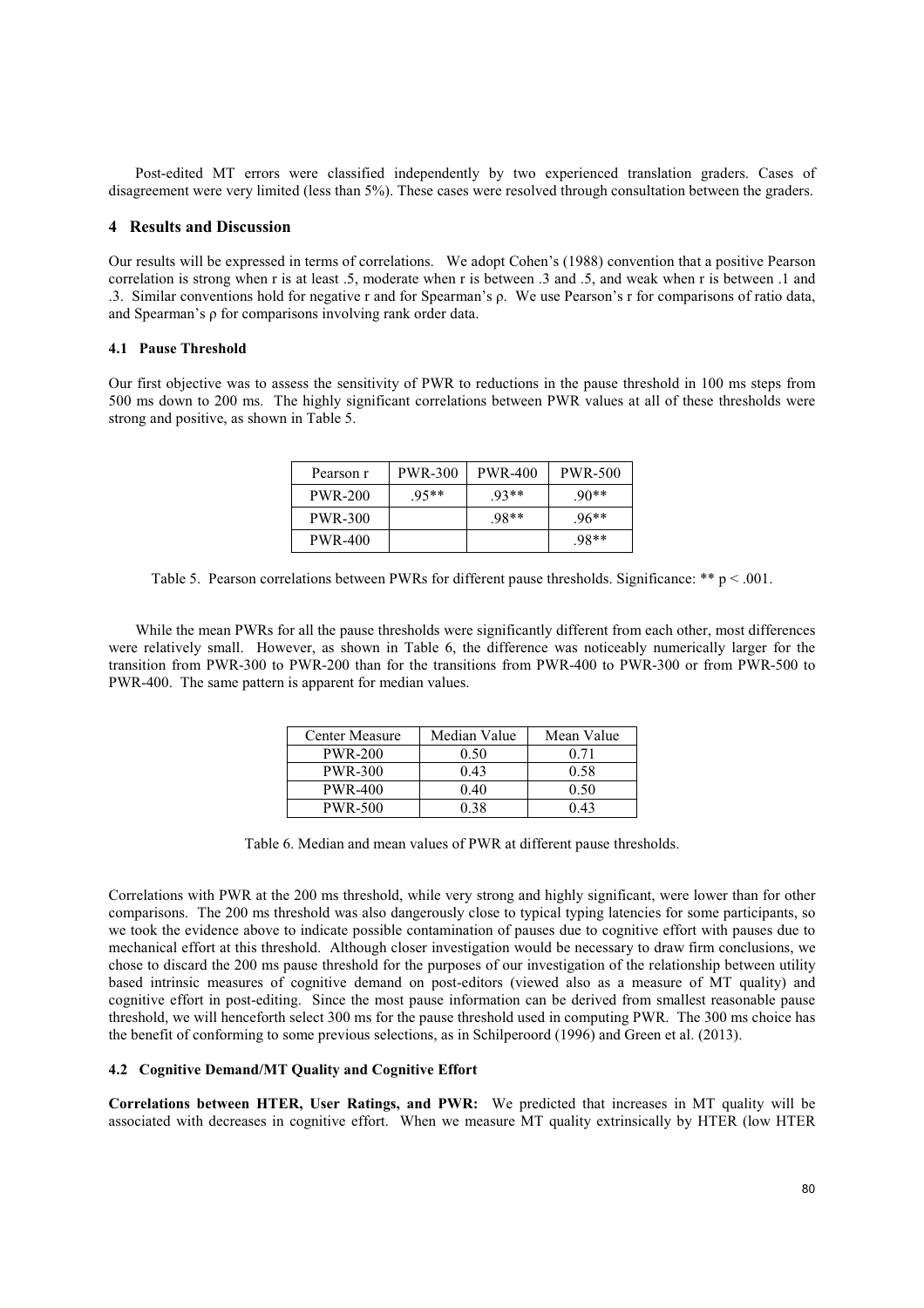corresponds to small minimal edit distance, so high MT quality) and cognitive effort by PWR, the prediction is equivalent to expecting increases in HTER to be associated with increases in PWR. This is borne out by the fact that  $r = .75$ ,  $p < .001$ . In other words, as predicted, there is a highly significant strong positive correlation between PWR and HTER.

 Our next prediction was a variant of the first: as MT quality improves, cognitive effort in post-editing decreases. We still measure cognitive effort by PWR, but this time we estimate MT quality by user ratings of quality – difficulty ratings made by post-editors after they complete their task. The ratings were on a scale of 1 to 5, with 1 being reserved for the most difficult segments. In these terms, decreases in user ratings were predicted to correspond to increases in PWR. This was confirmed: the Spearman correlation between user ratings and PWR was  $\rho = -0.71$ , p < .001, a highly significant strong negative correlation.

We also confirmed that, as expected, there was a strong negative correlation ( $p = -.77$ ,  $p < .001$ ) between user ratings and HTER. This correlation was highly significant. Table 7 below summarizes the findings.

| Correlation    | <b>HTER</b> | User Rating   |
|----------------|-------------|---------------|
| <b>PWR-300</b> | $r = .75**$ | $p = -0.71**$ |
| <b>HTER</b>    |             | $p = -.77**$  |

Table 7. Summary of correlations between HTER, User Rating, and PWR. Significance: \*\* p < .001.

 **Influence of Transfer and Mechanical Errors on Cognitive Effort:** The next objective was to investigate how well Transfer-Error to Word Ratio (T-EWR) and Mechanical-Error to Word Ratio (M-EWR) serve as intrinsic measures of cognitive demand. Thus, in all cases, the errors considered were errors actually corrected by the posteditor.

 The prediction was that transfer errors would generate more cognitive demand than mechanical errors, and so T-EWR would correlate more strongly than M-EWR with cognitive effort, measured by PWR. Likewise, since T-EWR is predicted to be a stronger intrinsic measure of cognitive demand, it should also correlate more strongly than M-EWR with extrinsic measures of MT quality, that is, extrinsic measures of cognitive demand. These predictions were confirmed by the analysis. Correlations between T-EWR and each of PWR, HTER, and User Rating were strong positive and highly significant. On the other hand, correlations between M-EWR and each of PWR, HTER, and User Rating were still highly significant but only moderate. See Table 8 for a summary.

| Correlation | T-EWR          | M-EWR       |
|-------------|----------------|-------------|
| PWR-300     | $r = .56$ **   | $r = .43**$ |
| <b>HTER</b> | $r = .60**$    | $r = .41**$ |
| User Rating | $p = -0.61$ ** | $p = -40**$ |

Table 8. Summary of correlations of Transfer and Mechanical Error to Word Ratios with PWR, HTER, and User Rating. Significance: \*\* p < .001.

 **Influence of Errors in Simplified ATA Categories on Cognitive Effort:** We examined correlations of Error to Word Ratios for the five error categories derived from the ATA grading rubric. In all cases, the errors considered were errors actually corrected by the post-editor. We had predicted that the more cognitively challenging error types (Mistranslation, Omission or Addition, Syntax) would be more reliable intrinsic measures of cognitive demand than Punctuation or Word Form, and so would correlate more strongly with cognitive effort (PWR) or extrinsic measures of cognitive demand (HTER or User Rating.) This was indeed the case. See the summary in Table 9 for precise details, but MT-EWR correlated strongly and very significantly and with all of PWR, HTER and User Rating, while the correlations for OA-EWR were moderate, but still highly significant. Surprisingly, correlations for SY-EWR, while highly significant, were only weak.

 Other correlations were weak; those for P-EWR were highly significant, while those for WF-EWR had varied levels of significance. Accordingly, we see that EWRs for ATA categories of MT errors that were expected to be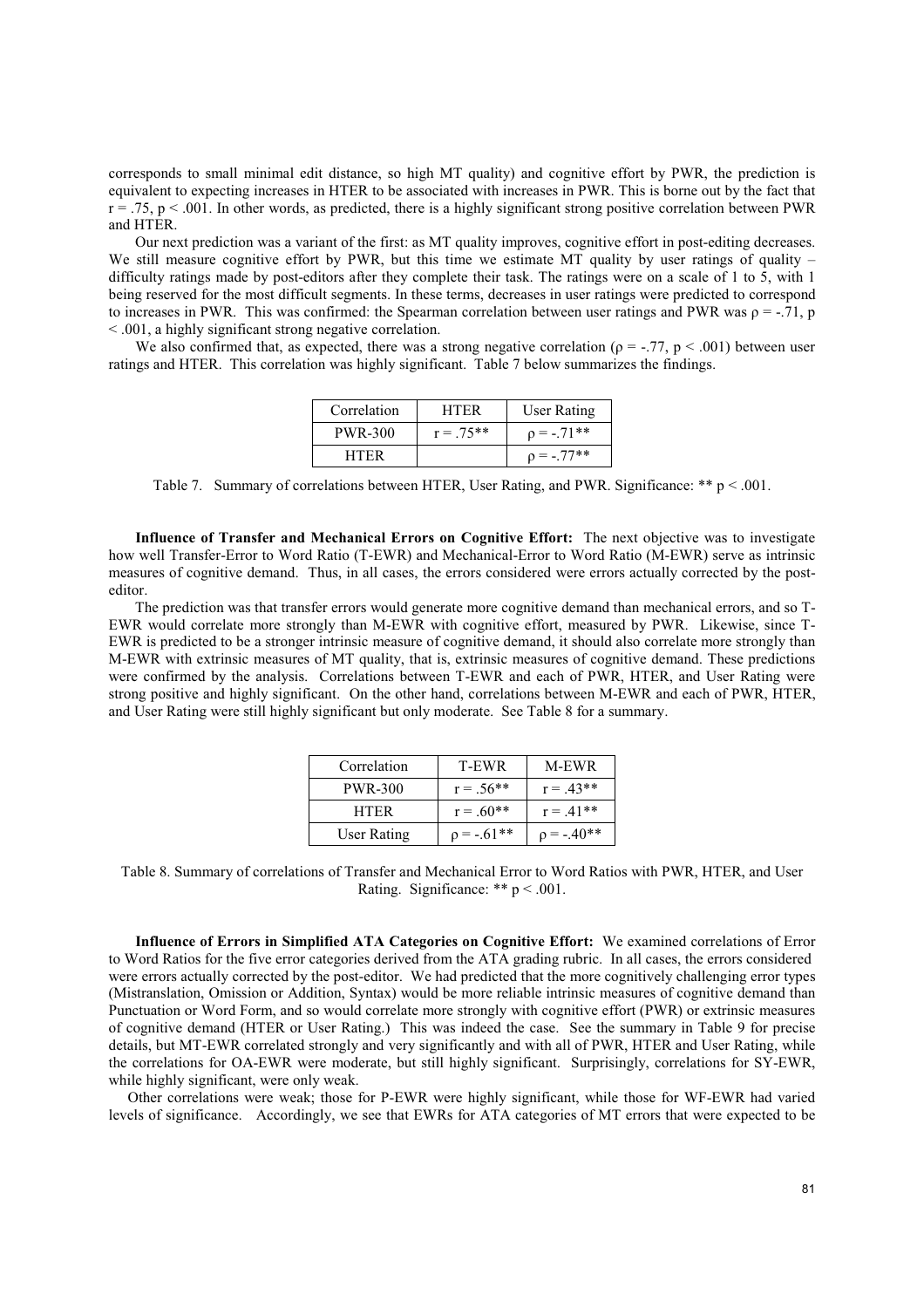cognitively challenging provided significant indications, albeit of variable strength, of cognitive demand in postediting.

| Correlation   | <b>PWR-300</b> | <b>HTER</b> | User Rating  |
|---------------|----------------|-------------|--------------|
| MT-EWR        | $r = .51**$    | $r = .54**$ | $p = -.58**$ |
| <b>OA-EWR</b> | $r = .42**$    | $r = .37**$ | $p = -.39**$ |
| <b>SY-EWR</b> | $r = .29**$    | $r = .26**$ | $p = -.28**$ |
| P-EWR         | $r = .17**$    | $r = .22**$ | $p = -.16**$ |
| WF-EWR        | $r = .05$      | $r = .11*$  | $p = -.17**$ |

Table 9. Summary of correlations of Simplified ATA Error to Word Ratios with PWR, HTER, and User Rating. Significance: \*\*  $p < .001$ ; \*  $p < .01$ .

 **Influence of All Edited Errors on Cognitive Effort:** However, the most reliable intrinsic measure of cognitive demand turned out to be the simple Error to Word Ratio (EWR), combining all error types. In all cases, the errors considered were errors actually corrected by the post-editor. There were strong and highly significant correlations between EWR and all of PWR ( $r = .65$ ,  $p < .001$ ), HTER ( $r = .62$ ,  $p < .001$ ), and User Rating ( $p = -.68$ ,  $p < .001$ ). This mirrors the finding in Lacruz and Muñoz (2014).

# **5 Conclusions and future directions**

In this paper, we probed the sensitivity of the Pause to Word Ratio to changes in the pause threshold. We concluded that 300 ms is a good choice for pause threshold. It is not too short to be contaminated by normal typing activity, but is sufficiently short to capture much potentially informative pause activity.

 We went on to compare PWR, an intrinsic measure of cognitive effort, with widely used metrics that have indirect relationships to cognitive effort and are often viewed as measures of MT quality. We found strong correlations between PWR and HTER, an edit to word ratio that estimates MT quality in terms of technical effort, and user ratings, that estimate MT quality in terms of perceived difficulty of post-editing.

 Then we asked how we might measure cognitive demand on the post-editor. As a result of the cognitive demands placed on post-editors by features of the MT output, they must expend cognitive effort to complete the post-editing task. We chose to measure cognitive demand through Edited-Error to Word (EWR) metrics, formally analogous to the Pause to Word metric for cognitive effort and the Required-Edit to Word metric (HTER) for MT quality. Transfer errors require post-editors to review the source text to understand the meaning, while mechanical errors can reasonably be fixed without reference to the source text. The expectation is that transfer errors are more cognitively demanding to fix than are mechanical errors. This view is supported by the finding that EWR for transfer errors correlates more strongly with HTER and user ratings (MT quality measures; extrinsic measures of cognitive effort) or PWR (intrinsic measure of cognitive effort). Similarly, for other error classifications based on ATA rubrics, EWRs for those error types that were expected to be more cognitively demanding to fix correlated more strongly with PWR, HTER, and user ratings.

 Results support the view that error to word ratios may be an effective way to gauge the cognitive demand imposed on post-editors by MT segments. However, these results must be viewed as preliminary, since they were generated from small samples of 90 source text segments and 5 post-editors.

 Corroborating studies need to be carried out on a larger scale and supported by methodologies such as eye tracking or mouse tracking that allow direct observation of the focus of attention and have established metrics for assessing cognitive effort. It seems particularly interesting to study possible differences between the processing of transfer and mechanical errors. To gain maximum advantage, it would be worthwhile to undertake controlled experimental studies to filter out the noise of more ecological experiments. This would allow a closely focused investigation, which would potentially provide evidence to support hypotheses that could then be tested in a more natural setting.

 The ultimate objective is to move beyond understanding what MT features are more or less cognitively demanding, and so require post-editors to expend more or less cognitive effort. The goal is to understand what features of the source text are associated with cognitively demanding errors in MT output. For this it may be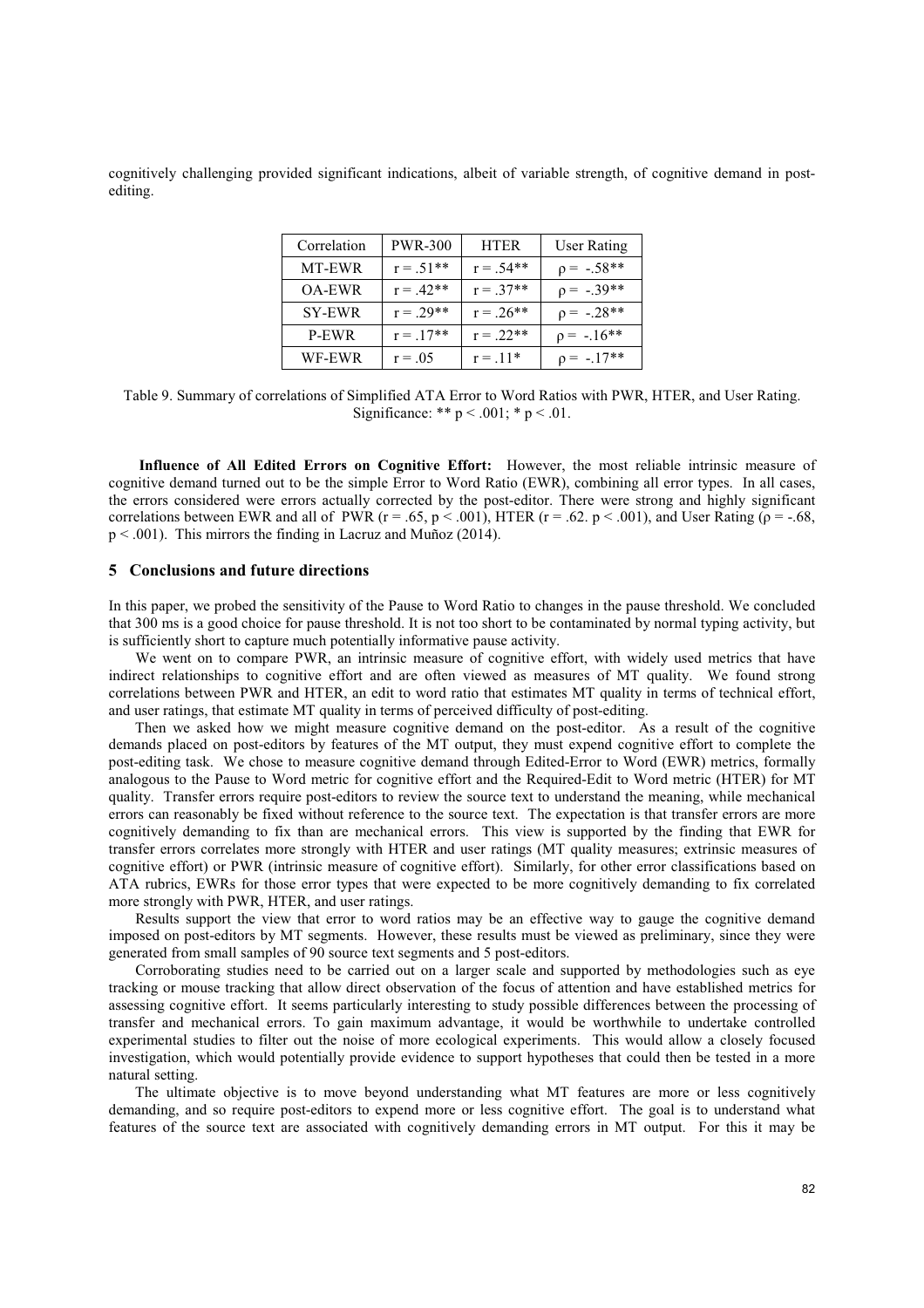worthwhile to revisit the relationship between negative translatability indicators and pause data that was initiated by O'Brien (2006).

#### **References**

- Almeida, Giselle. 2013. Translating the Post-Editor: An Investigation of Post-Editing Changes and Correlations with Professional Experience Across Two Romance Languages. Ph.D. Thesis, Dublin City University.
- Angelone, Erik. 2010. Uncertainty, Uncertainty Management, and Metacognitive Problem Solving in the Translation Task. In Gregory M. Shreve and Erik Angelone (Eds.). *Translation and Cognition*, (pp. 17-40). Amsterdam/ Philadelphia: John Benjamins.
- Denkowski, Michael and Alon Lavie. 2012a. Challenges in Predicting Machine Translation Utility for Human Post- Editors. Proceedings of the Tenth Biennial Conference of the Association for Machine Translation of the Americas, San Diego, California.
- Denkowski, Michael and Alon Lavie. 2012b. TransCenter: Web-based translation research suite. In Workshop on Post-Editing Technology and Practice Demo Session, Tenth Biennial Conference of the Association for Machine Translation of the Americas, San Diego, California.
- Carl, Michael, Barbara Dragsted, Jakob Elming, Daniel Hardt, and Arnt Lykke Jakobsen. 2011. The Process of Post- Editing: A Pilot Study. Proceedings of the 8<sup>th</sup> International NLPSC workshop. Special theme: Human machine interaction in translation. Copenhagen Studies in Language, 412. Frederiksberg: Samfundsliteratur.
- Dragsted, Barbara and Inge Gorm Hansen. 2008. Comprehension and Production in Translation: a Pilot Study. Segmentation and the Coordination of Reading and Writing Processes. In Susanne Göpferich, Arnt Lykke Jacobsen,and Inger M. Mees (Eds.), *Looking at Eyes* (pp. 9–30). Copenhagen Studies in Language 36. Copenhagen: Samsfunds-litteratur.
- Dragsted, Barbara and Inge Gorm Hansen. 2009. Exploring Translation and Interpreting Hybrids. The Case of Sight Translation. Meta: Translators' Journal, 54(3), 588-604.
- Green, Spence, Jeffrey Heer, and Christopher D. Manning. 2013. The Efficacy of Human Post-Editing for Language translation. Conference on Human Factors in Computing Systems (CHI'13), April 27-May 2, 2013, Paris, France.
- King, Margaret. 1996. Evaluating Natural Language Processing Systems. Communications of the Association for Computing Machinery, 29(1):73-79.
- Koby. Geoffrey S. and Gertrud G. Champe. 2013. Welcome to the Ral World: Professional-Level Translator Certification. Translation & Interpreting, Vol 5(1), 156-173
- Koponen, Maarit. 2012. Comparing Human Perceptions of Post-Editing Effort with Post-Editing Operations. Proceedings of the Seventh Workshop on Statistical Machine Translation (pp. 181-190), Montréal (Canada).
- Koponen, Maarit, Wilker Aziz, Luciana Ramos, and Lucia Specia. 2012. Post-Editing Time as a Measure of Cognitive Effort. Proceedings of the Tenth Biennial Conference of the Association for Machine Translation of the Americas.Workshop on Post-Editing Technology and Practice (pp. 11-20), San Diego, California.
- Krings, Hans P. 2001. Repairing Texts: Empirical Investigations of Machine Translation Post-Editing Processes. Geoffrey S. Koby (Ed.). Kent, Ohio: Kent State University Press.
- Lacruz, Isabel, Gregory M. Shreve, and Erik Angelone. 2012. Average Pause Ratio as an Indicator of Cognitive Effort in Post-Editing: A Case Study. Proceedings of the Tenth Biennial Conference of the Association for Machine Translation of the Americas. Workshop on Post-Editing Technology and Practice (pp. 29-38), San Diego, California.